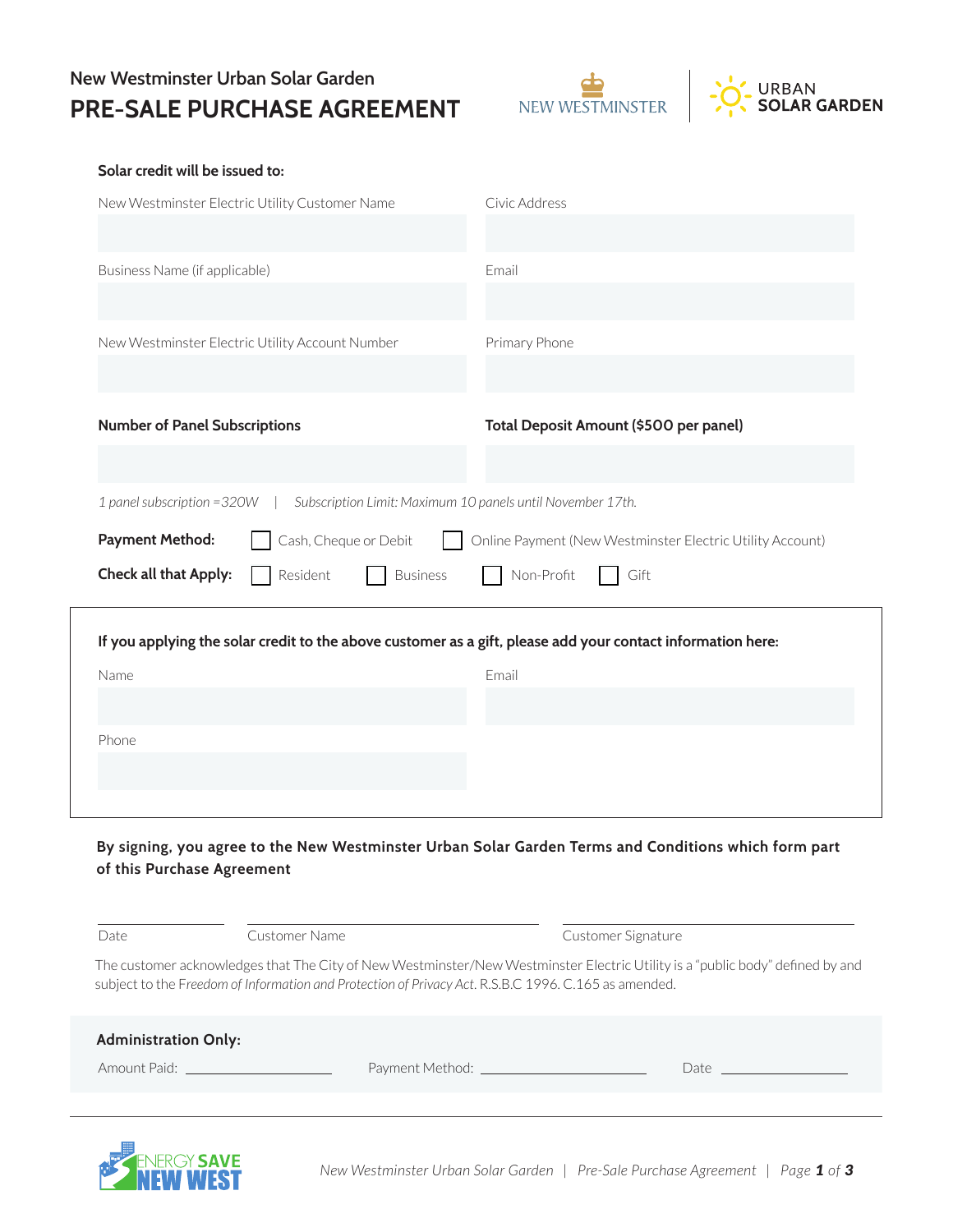# **New Westminster Urban Solar Garden TERMS AND CONDITIONS**





## **Definitions**

- 1. "New Westminster Urban Solar Garden", "Urban Solar Garden", or "USG" refers to the voluntary program offered by the City of New Westminster and the New Westminster Electric Utility, which applies a monetary credit to the subscriber's utility bill, based on electricity produced from the installed solar photovoltaic (PV) array.
- 2. "Subscriber" refers to the eligible individual or organization who accepts the terms and conditions contained within this Purchase Agreement.
- 3. "Subscription", "Panel Subscription", or "Panel", refers to subscriber's share of the total annual generation capacity of the Urban Solar Garden.
- 4. "Solar Credit" refers to the monetary deduction applied to the subscriber's utility bill as part of their participation in the Urban Solar Garden program.

## **Eligibility**

5. The solar credit will only be applied to a New Westminster Electric Utility account holder.

## **Agreement Details**

- 6. The term of this purchase agreement will be for a period of 25 years, starting from the date the Urban Solar Garden is deemed operational by the New Westminster Electric Utility. The anniversary date will be the same date every year thereafter and the end date will be 25 years from the start date.
- 7. This Purchase Agreement is for a subscription into the New Westminster Urban Solar Garden, and entitles the subscriber to a solar credit on their utility bill, based on their share of the total annual generation capacity.
- 8. Solar credits applied to a subscriber's utility bill will be applied annually, starting one year after the Urban Solar Garden is deemed operational by the New Westminster Electric Utility.
- 9. Solar credits will be based on the total electricity generated by the Urban Solar Garden, measured in kilowatt hours (kWhs), and will be in proportion to the subscriber's share of the total generation capacity, but in no case will a subscriber be entitled to a solar credit that exceeds the subscriber's total annual electricity bill for the year.
- 10. Electricity generated by the Urban Solar Garden will be valued based on the prevailing electric rates in which it was generated. Electricity will be metered on a monthly basis and the value of that energy will be credited to the customer accounts annually.
- 11. Projected electricity production potential of the Urban Solar Garden PV array(s) is used for estimation purposes, and will not be used to calculate solar credits to subscribers, unless otherwise stated. Neither the City nor the Electric Utility has made any representations or warranties with respect to the amount or value of electricity the USG will generate or the amount of credit any subscriber will be entitled to as a result of the subscriber's investment in the USG.
- 12. Solar credits will be applied to the subscriber's New Westminster Electric Utility Account as long as the customer holds a New Westminster Electric Utility account.
- 13. A \$500.00 payment per panel subscription will be collected if this Purchase Agreement is signed during the defined Pre-Sale period . The payment will be refunded only if the City elects not to proceed with the Urban Solar Garden. Otherwise, the balance of the total subscription price will be invoiced and due within net 30 days of the invoice date. If the balance is not paid by the due date, the subscription to the Urban Solar Garden will be cancelled. If the final costs of subscription are less than \$500 per panel subscription, the difference will be refunded to the subscriber's utility bill.